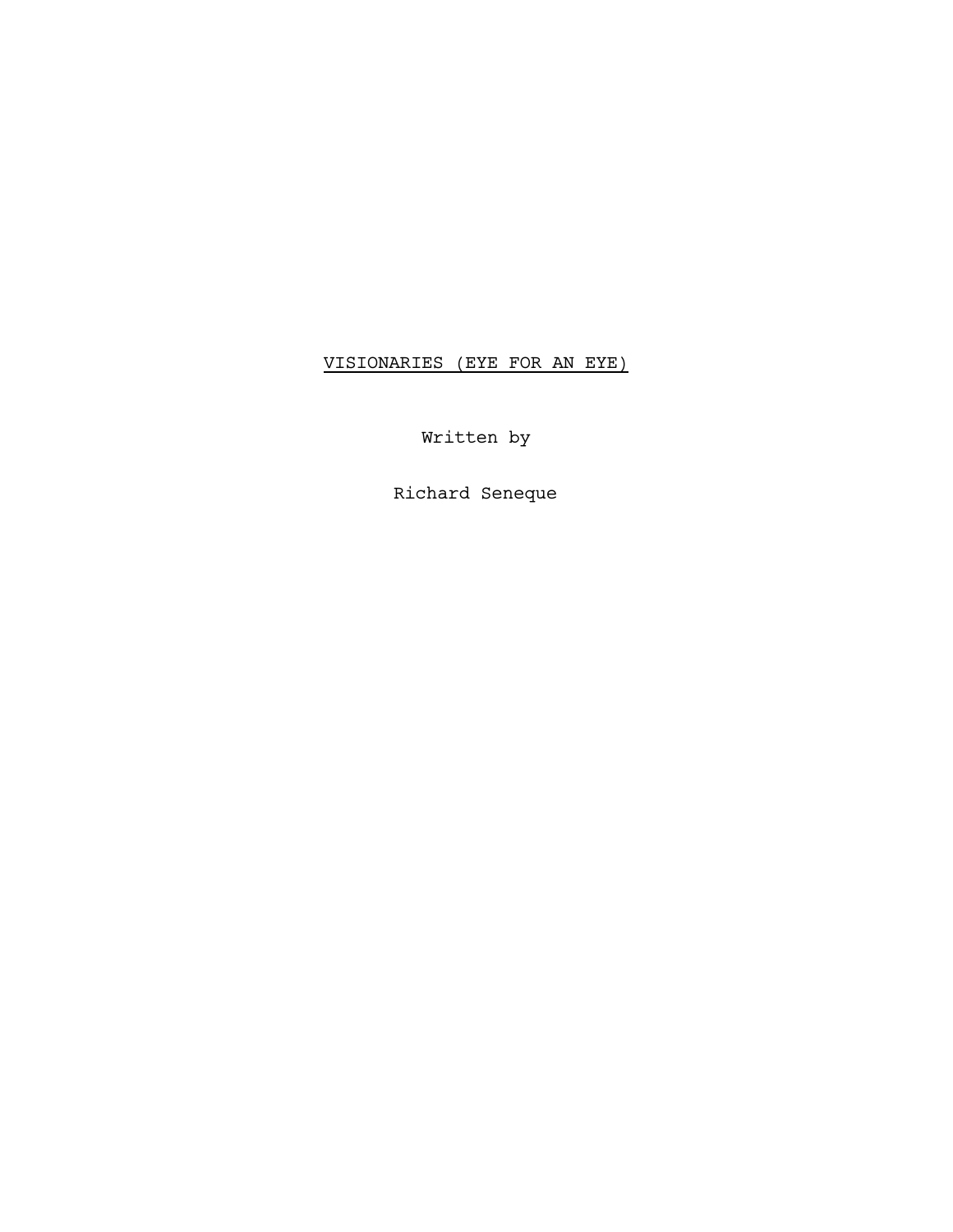# Eye for an Eye

INT. BLOOD TOWER - CONFERENCE ROOM - DAY

Light beams through several stained glass windows, splashing the walls with shades of red, blue, green, orange, and grey. A thick glass table stands in the middle of the room: Two chairs on the right. Two chairs on the left. One chair at the head of the table.

This is the conference room inside of Blood Tower.

This room is the command center for the country Vision Rock, land of the Visionary race. Vision Rock is made up of 5 different cities: Burning Candle. Steady Mist. Weeping Soil. Sun-Rising. GreyStone.

Visionary beings possess unique eyes.

#### **SFX**: **The door opens.**

These eyes hold either a single-ring or multi-rings within their colored iris.

# **SFX**: **The door closes.**

Each color carries a specific ability.

# **SFX**: **Chairs drag against the floor.**

Two chairs drag against the marble floor as they are pulled away from the glass table.

# **SFX**: **Two Visionaries sit on leather chairs.**

RADON OF THE FIRST BLOOD, citizen of the city Burning Candle, carries the multi-ring red eyes. Within his red iris, there are black rings. Each ring appears bigger than the one it's surrounding. However, the rings stop just before they cross into his sclera. He sits at the head of the table.

A red cape hangs over his left shoulder. A flame pin holds the cape on the right side of his chest. A wheel rests on his back and shoulders with spokes sticking out. Each spoke carries a small candle. He is the Arch Seer, leader of Vision Rock and all Visionaries.

Sitting to the side of him is The Grand Herald, LOR OF THE TRUTH SEEKERS. He is a citizen of the city Steady Mist. He carries the multi-ring blue eyes.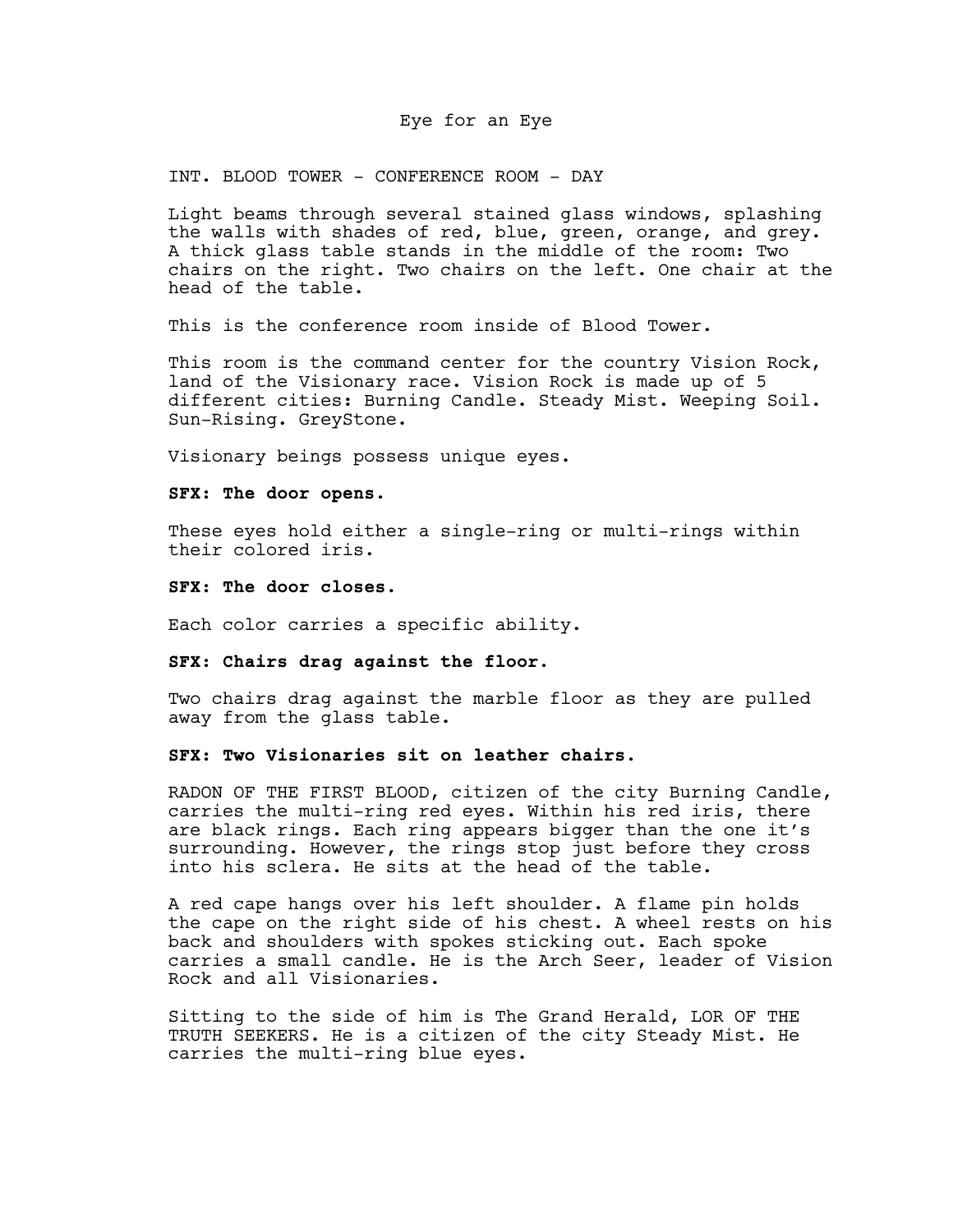The Grand Herald ranks second after the Arch Seer. He is the only Visionary, outside of Radon, that carries the multi-ring eyes. Multiple rings increase the visual prowess of the Visionary.

Radon pulls the cork out of a wine bottle.

RADON

What's so urgent Lor?

**SFX: Radon pours wine into his cup.**

LOR I have a vision to report. I saw a war coming. It's the Dead-eyes.

RADON You pushed my day back for that?

LOR It's the person leading the Dead-Eyes.

RADON They're all the same.

LOR It's not a Dead-Eye leading them. It's a Visionary. A Multi-Eye Beholder. I saw him Arch Seer.

RADON Start from the beginning. Tell me everything you saw.

INT. BLOOD TOWER - HALLWAY - NIGHT (FLASHBACK)

# **SFX**: **Horn blares in the background.**

Lor limps to an open door at the end of the hallway.

His eyes are radiating a blue light, meaning his special ability is currently activated. His ability is the power to see and navigate through the future.

A First Blood GUARD bursts inside of Blood Tower from the door down the hall.

# **SFX: Swords clang as they clash.**

Guard Grand Herald! Stay inside! We are at...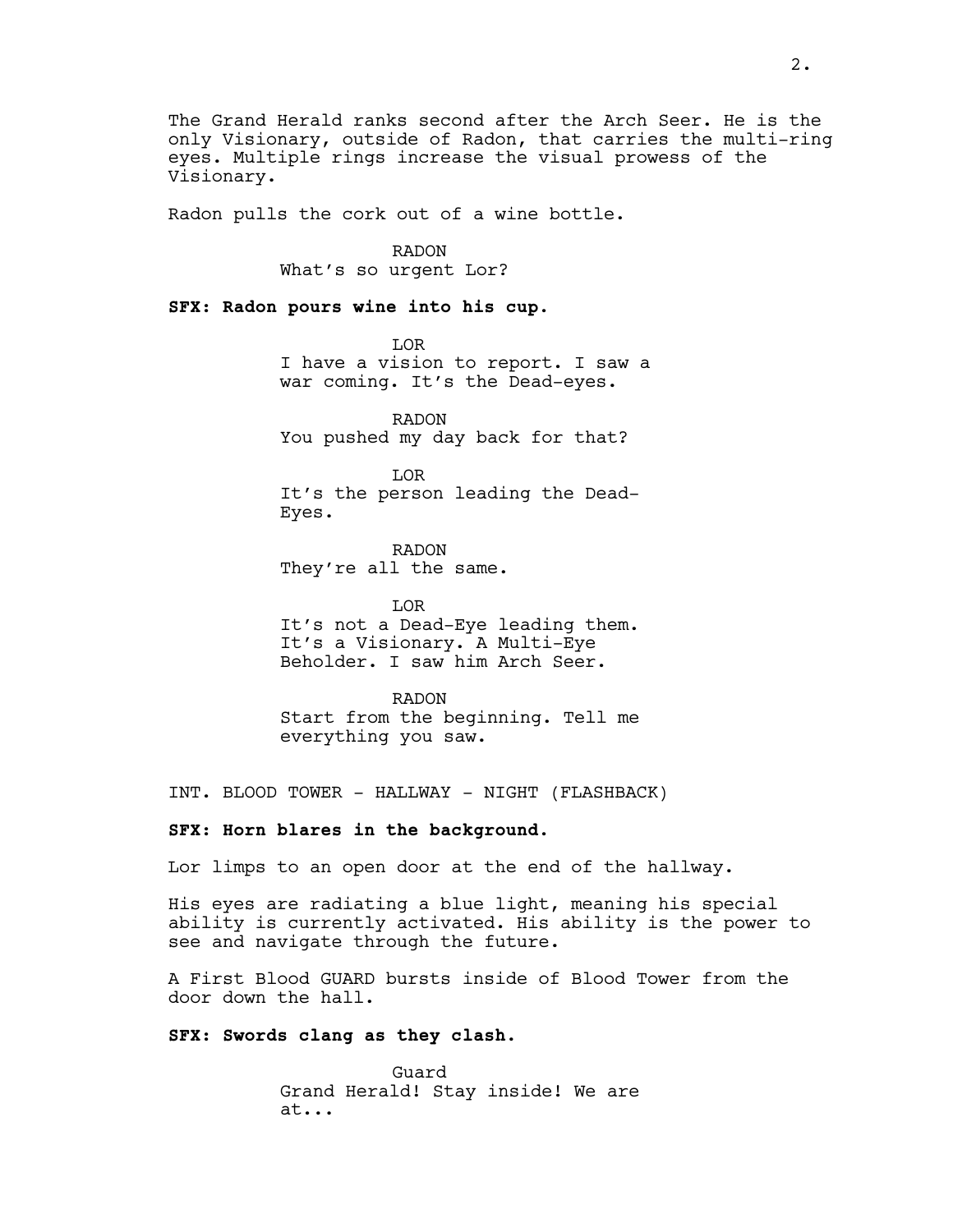A spear rips through the guard's body.

INT. BLOOD TOWER - CONFERENCE ROOM - DAY (PRESENT DAY)

LOR It was loud. The horns. People screaming.

RADON Who's attacking us? It can't just be the dead-eyes and one visionary.

# **SFX: Radon grabs the wine bottle.**

LOR It felt like everyone.

# **SFX: Radon pours the wine into his cup.**

# RADON

I need specifics Lor.

LOR The First Blood guard that was killed inside of Blood Tower, a spear struck him from outside.

RADON

Now that's the GreyBorns weapon. Are they helping the dead-eyes?

LOR

I'm not sure. I didn't see who threw it. All I know for certain is the date.

# **SFX: Radon sips his wine.**

RADON

And?

LOR One thousand one hundred and twenty seven days from now.

# **SFX: KNOCK! KNOCK!**

RADON

Open!

**SFX: The door opens.**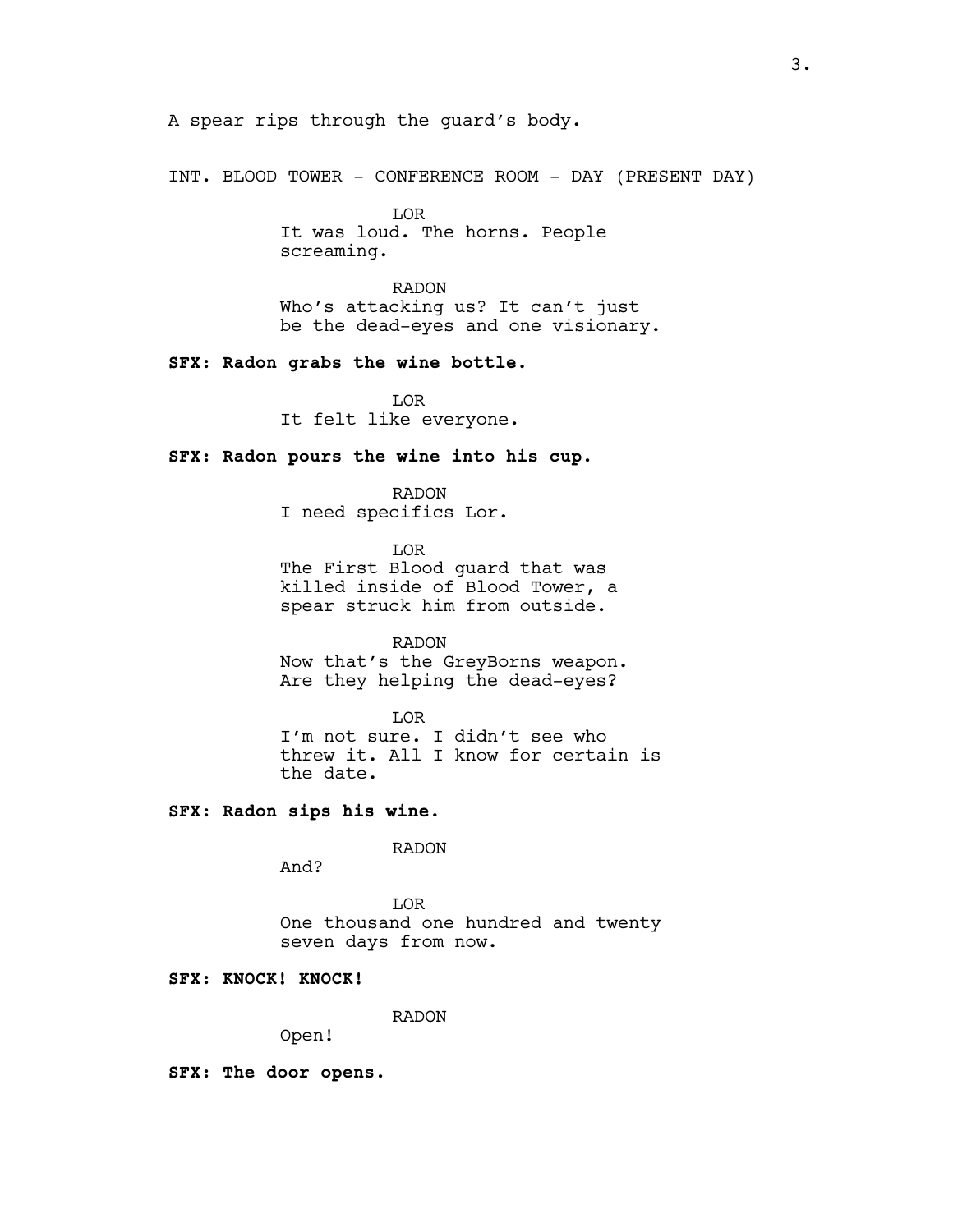RADON (CONT'D) What is it?

FIRST BLOOD GUARD Graezen hasn't shown up in the library.

RADON Did you check his room?

FIRST BLOOD GUARD Not yet sir.

RADON Don't. I'll get him myself.

FIRST BLOOD GUARD Understood.

# **SFX: The First Blood Guard shuts the door.**

RADON So. More or less, three years from now. Anything else?

LOR

Arch Seer.

# **SFX: Horn blares in the background.**

LOR (CONT'D) There's more.

EXT. BLOOD TOWER - BALCONY - NIGHT (FLASHBACK)

# **SFX: Swords clash as the fighters let out their war cry.**

As Lor steps outside onto the balcony, he looks up at a gigantic burning candle statue. A long rope binds the statue.

# VOICE

PULL! PULL!

# **SFX: The statue breaks apart, falling towards small shops. Women inside the shop scream before impact.**

INT. BLOOD TOWER - CONFERENCE ROOM - DAY (PRESENT DAY)

RADON You expect me to believe dead-eyes pulled Vision Flame down with a simple tug.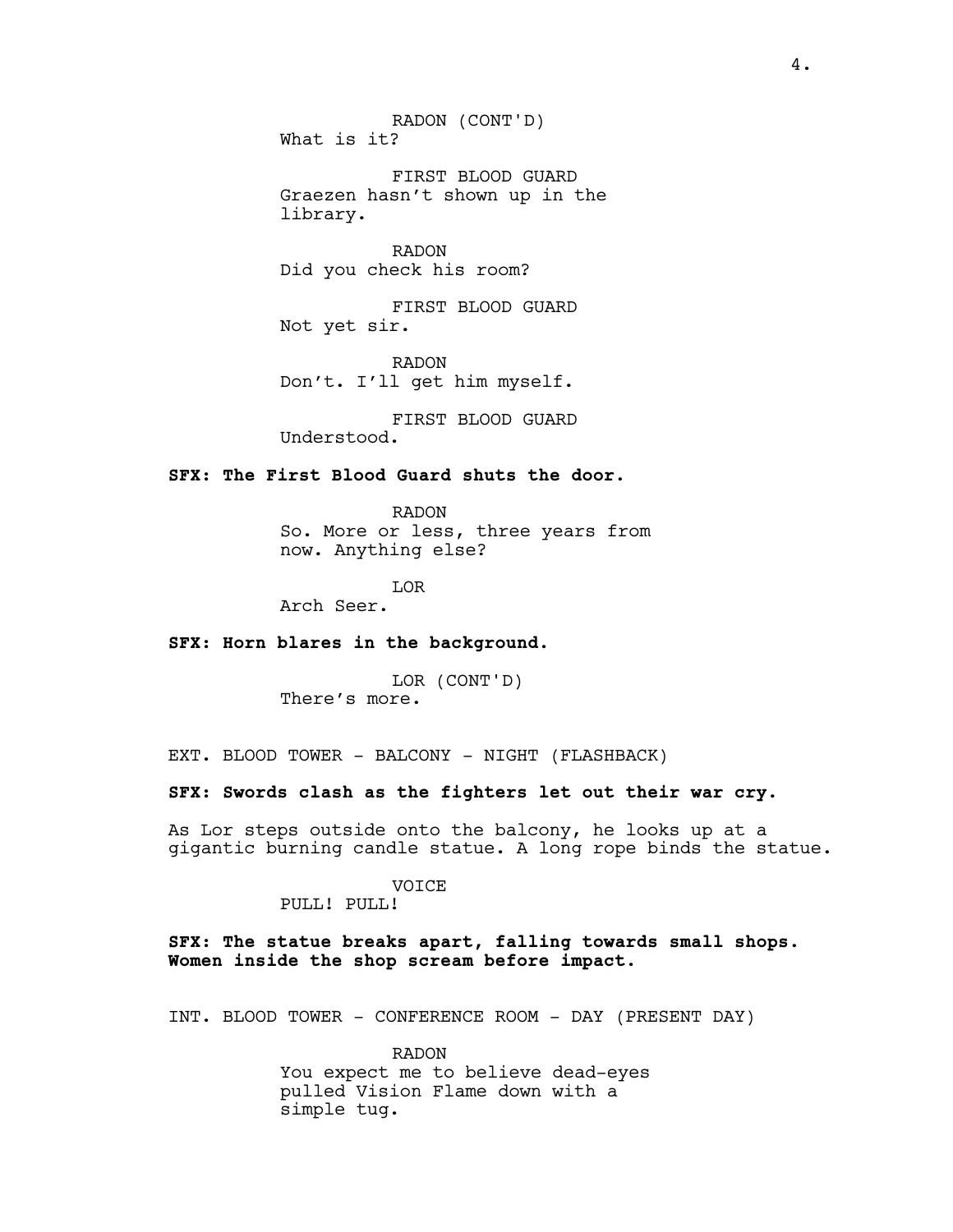# **SFX: Radon slides the chair back and walks.**

Radon stands up and walks to the window. He sticks his head outside and looks at the candle statue.

> LOR This is real Arch Seer.

RADON The enemy you have no idea of.

LOR The field was covered in dust. I couldn't see which city was fighting which.

RADON You let dust prevent you from doing your only job.

LOR It wasn't the dust that prevented me. It was the plane.

# **SFX: Horns blare in the background.**

RADON

Plane?

EXT. BLOOD TOWER - BALCONY - NIGHT (FLASHBACK)

**SFX: Swords clash as fighters let out their war cry.**

A huge combat aircraft descends and hovers over Blood Tower.

**SFX: Combat aircraft fires missiles from its cannon and bullets from its machine gun.**

**SFX: Children scream just before the missiles blow half of Blood Tower away.**

Abruptly, the plane vanishes into thin air. However, the damage is done.

**SFX: Blood Tower crumbles.**

INT. BLOOD TOWER - CONFERENCE ROOM - DAY (PRESENT DAY)

RADON So some random plane will wipe out all Visionaries? That's the end of our chapter.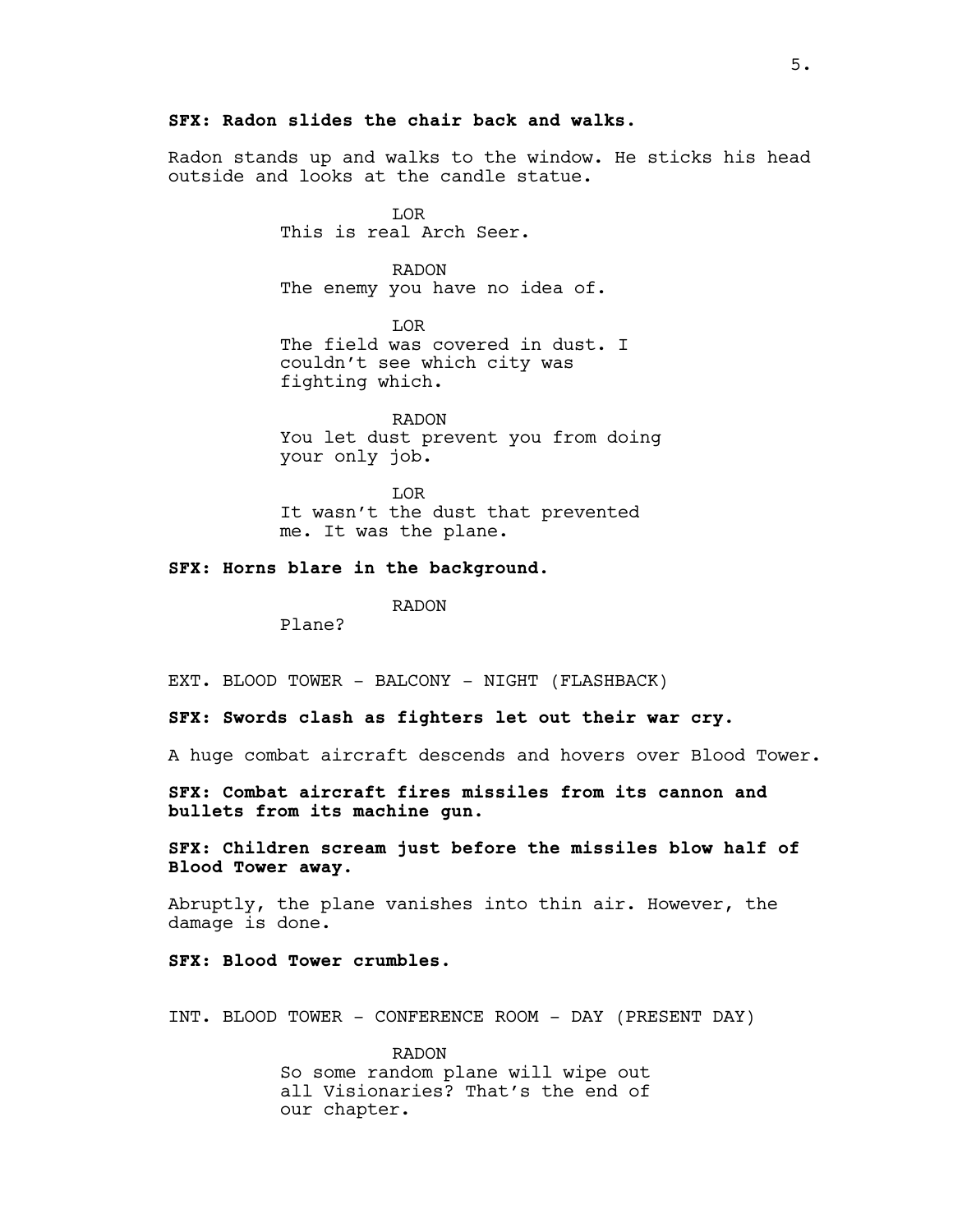LOR The Multi-eye Beholder got rid of the plane. RADON I thought you said he's leading the rebellion. LOR I believe he is. RADON Then why would he make the plane disappear? LOR I don't know. RADON I don't think what you saw was a vision.

LOR I know a vision when I see one.

RADON You can't even identify this Multieye Beholder.

LOR The dust gave him cover. But I saw his eyes.

**SFX: Horns blare in the background.**

EXT. BLOOD TOWER - BALCONY - NIGHT (FLASHBACK)

**SFX: Swords clash as fighters let out their war cry.**

Lor crashes onto the banister. He notices one man standing at the bottom of the staircase as Blood Tower continues to crumble.

**SFX: Blood Tower walls fall apart.**

The dust hides that man's identity. However, his shining eyes stand out: Blue in his left, and red in his right. Each eye has multiple black rings.

As Lor limps to the mystery Visionary, the stairs collapse under his feet.

**SFX: Lor falls through the stairs and lands on the ground.**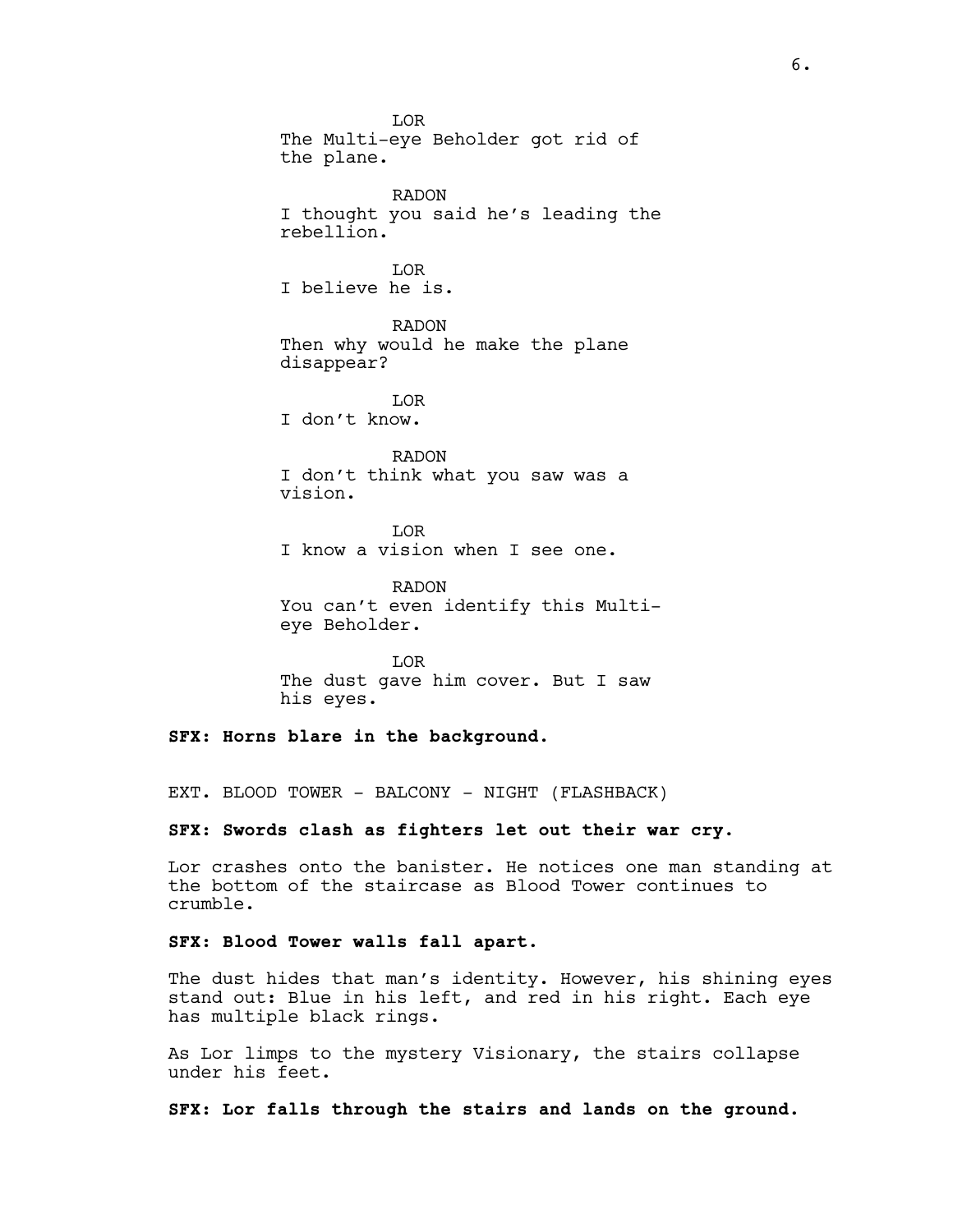# **SFX: A pistol cocks back.**

LOR Please. I need to see that man.

A DEAD-EYES man aims his pistol aimed at Lor. Dead-Eyes is the name Visionaries use to label humans because of their powerless eyes.

> LOR (CONT'D) Give me one second.

DEAD-EYES MILITANT One Mississippi.

LOR

What?

# **SFX: BANG! BANG!**

INT. BLOOD TOWER - CONFERENCE HALL - DAY (PRESENT DAY)

RADON

Your vision implies Dead-Eye slaves will build a combat aircraft under our nose. Which is impossible on Vision Rock.

#### LOR

Just because technology is banned on Vision Rock doesn't mean it's banned on the other side of the world.

RADON The other side of the world is dead.

LOR

I thought so too. But that plane comes from somewhere. And so will Dead-Eye soldiers.

# RADON

I saw one of them. A Dead-Eye infected by spores. There is no way any of them survived this long.

(MORE) LOR But what if they did? What if they built some safe zone. And all this time, they're building their army.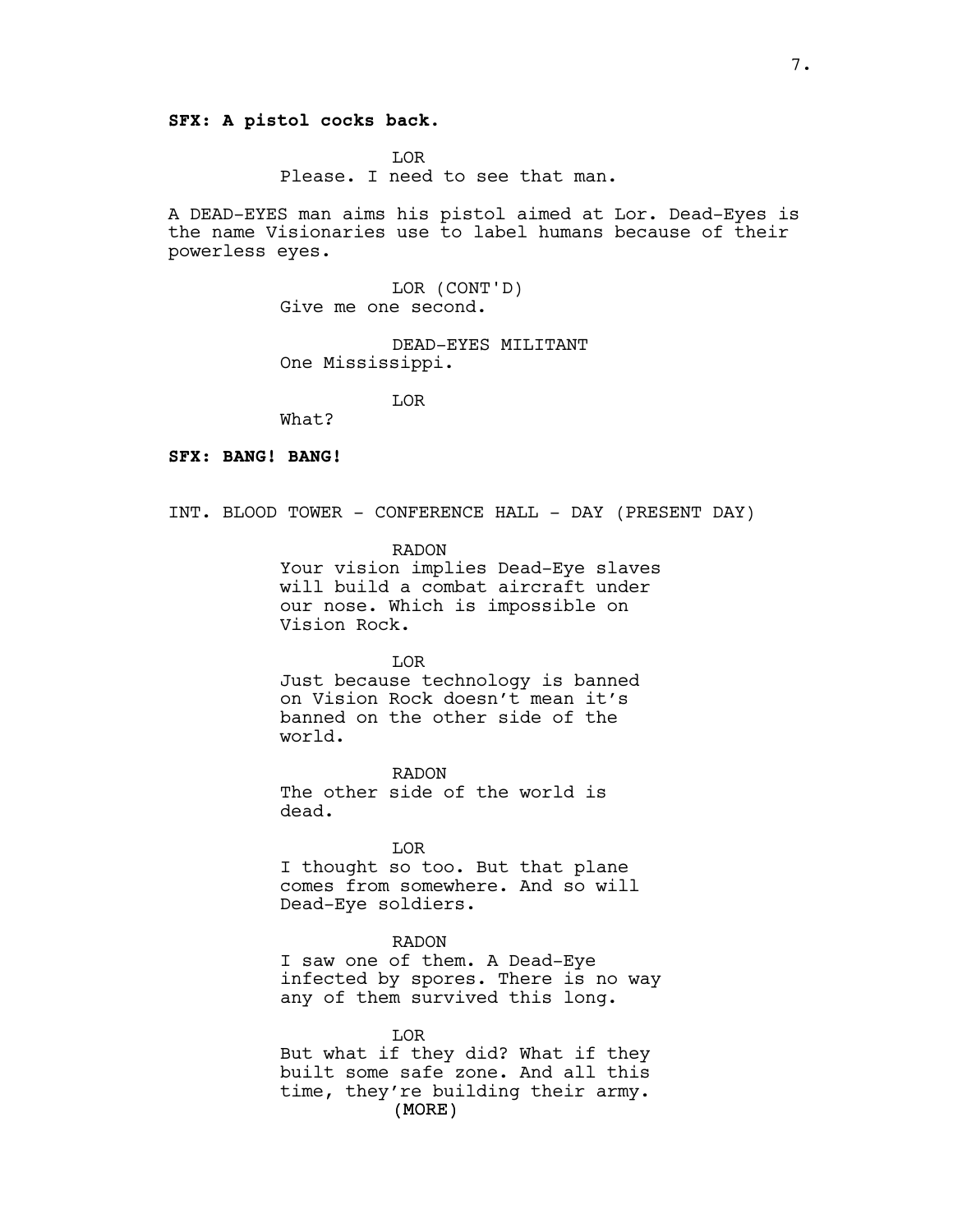# LOR (CONT'D)

Building their planes. Preparing for three years from now.

RADON And the Multi-Eye Beholder.

LOR You're not taking me seriously.

RADON Do you remember the vision you saw and told my father 13 years ago?

LOR That Jaxen would become the Multieye Beholder.

RADON The reincarnation of The Great Diviner. You called Jaxen a God. And he's dead.

LOR My visions can be altered--

RADON And me? What did you tell my father about me?

LOR I said you would be nothing.

# RADON

Now I carry the mantel. How do I know you are not wrong about this too?

LOR I know the difference between my visions and hallucinations.

RADON Dead-Eyes will never beat Visionaries. That's how evolution works.

LOR Arch Seer. If they have more planes like the one that I saw, they will beat us.

RADON Have a safe trip home.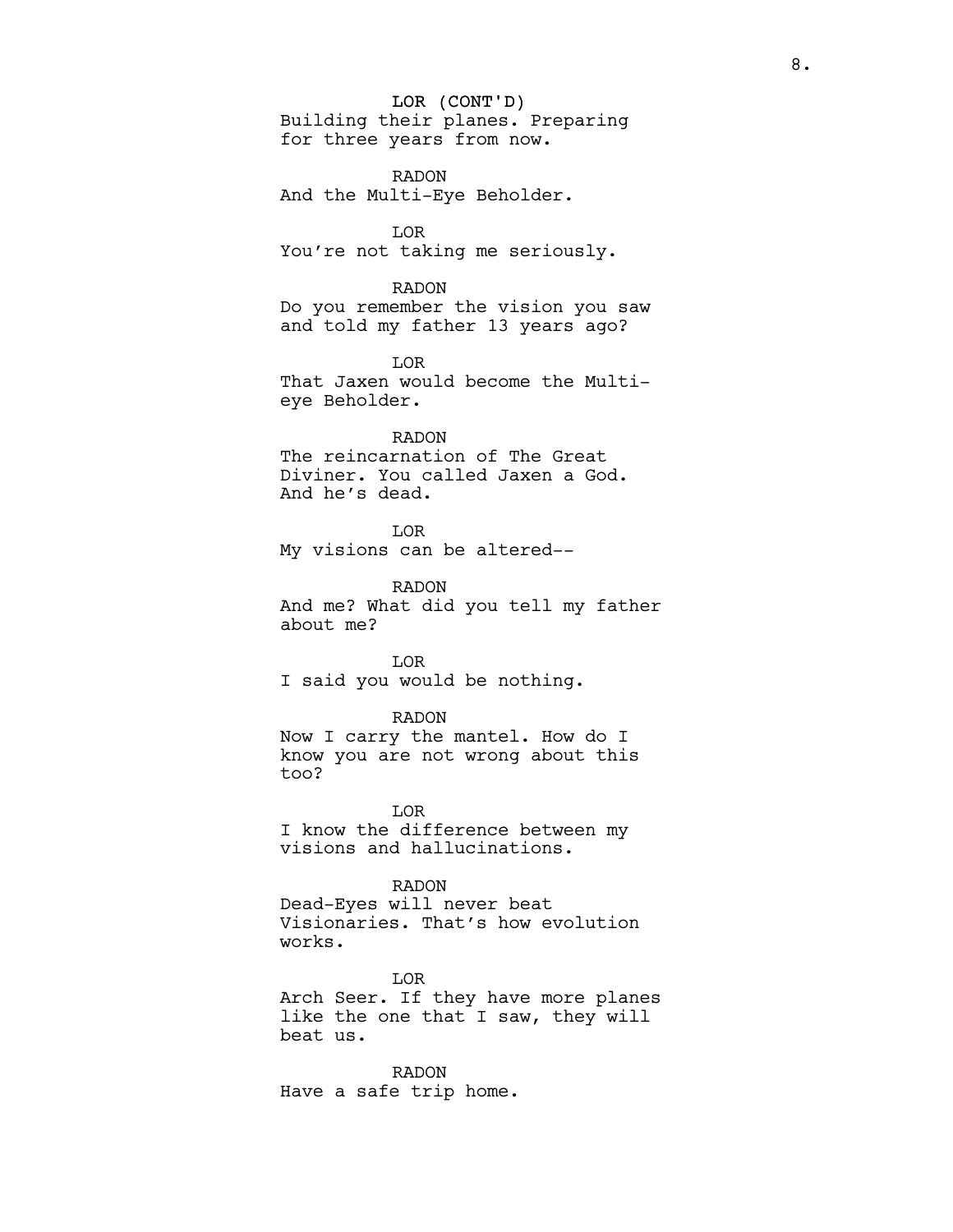Radon exits the room and shuts the door behind him.

INT. BLOOD TOWER - HALLWAY - CONTINUOUS

He walks down the hall. The mantle on his back illuminates the paintings on the wall.

He stops at a door and slowly opens it.

INT. BLOOD TOWER - GRAEZEN'S ROOM - CONTINUOUS

As Radon enters, he observes the room. Disgust spreads over his face. The room is a mess: Mountain of books. Bottles of wine. Clothes scattered everywhere.

He rips the curtain to the side.

GRAEZEN OF THE FIRST BLOOD, sits up in bed. He extends his hand forward to block the light. He has dead-eyes.

> RADON It is three in the afternoon.

GRAEZEN I wasn't feeling well.

Graezen grabs a red berry from a small plant next to him. These unique berries have two stems on opposite sides. He plucks both stems and tosses the berry inside his mouth.

> RADON You're too busy getting high off seep berries. Now I see why you kept me waiting.

Graezen lets out a puff of smoke.

GRAEZEN What did I do now? You only talk to me if I did something wrong.

RADON Ethenia told me you were bothering her with questions. Again.

GRAEZEN Of course she was bothered. That's why...

RADON I'm the Arch Seer more than I'm your brother. Remember that.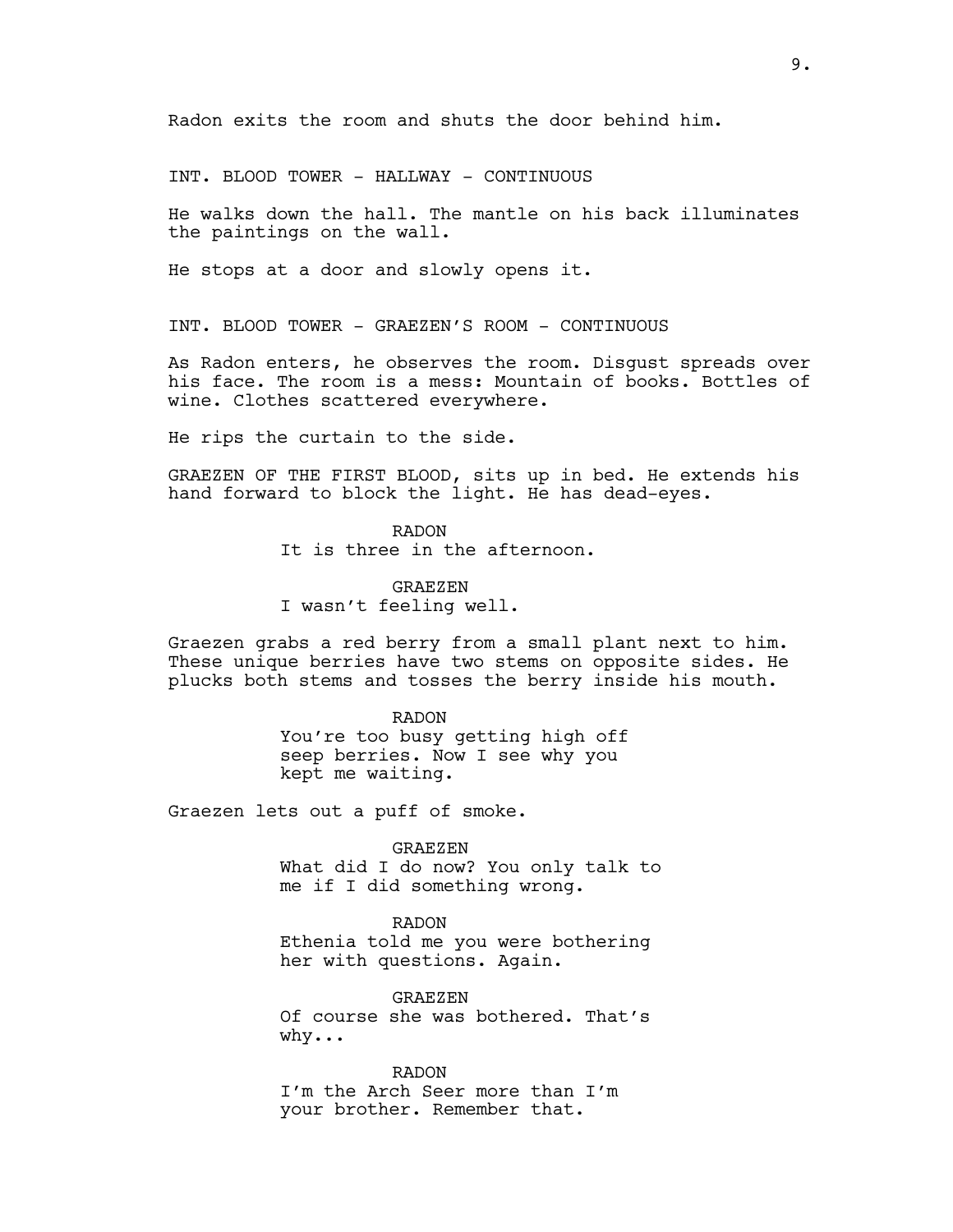#### GRAEZEN

She was with Jaxen when he died. I just wanted to ask her about this.

Graezen picks up a piece of paper and hands it to Radon.

RADON Where did you find this?

# GRAEZEN

In the library.

Radon stares at the paper. His multi-ring eyes shine a red light, activating his ability, bringing what he imagines to life.

Suddenly, the paper catches on fire.

GRAEZEN (CONT'D) What are you doing?

#### RADON

Healer Ion was a traitor. As far as I'm concerned, his autopsy of Jaxen's body was a complete lie.

GRAEZEN Radon if someone killed Jaxen then we need to find the person responsible.

# RADON

There is no proof.

GRAEZEN You just burned it!

RADON That little piece of paper wasn't proof.

GRAEZEN Fine! I'll talk to Healer Ariz.

# RADON

It can lead to more rumors.

# GRAEZEN

I don't care about rumors. Someone might have killed our brother.

RADON You have other things to worry about.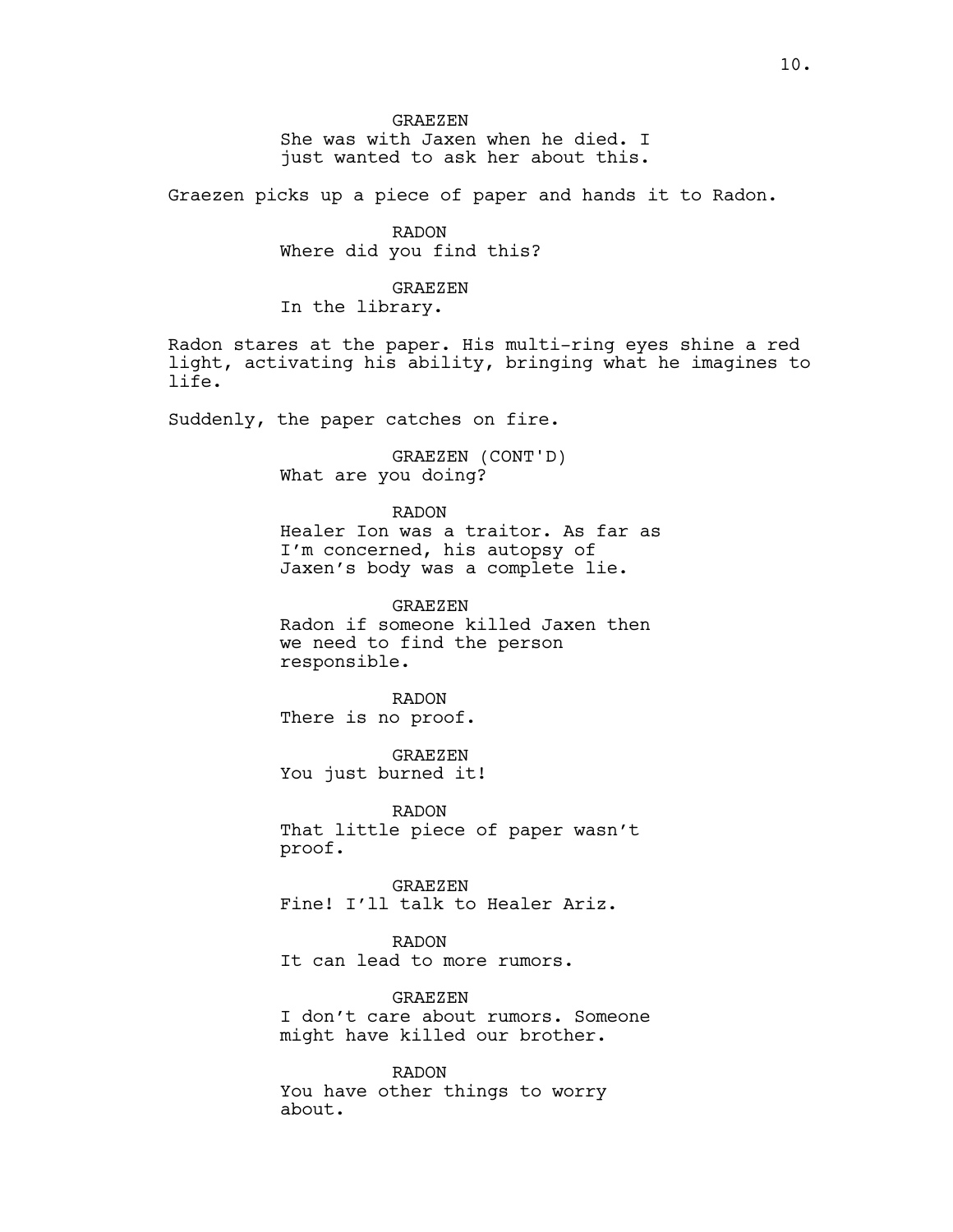Radon pulls out his own piece of paper and hands it to Graezen.

> GRAEZEN Section Zero? I'm the last person that should do this job.

RADON I disagree. I think you're a perfect fit.

INT. BLOOD TOWER - HALLWAY - DAY

On the other side of Blood Tower, First Blood guards patrol the hall.

SAIYA, a dead-eye slave, walks past the guards. They stop and stare at her. But she doesn't give into the intimidation. She keeps her head up high and marches forward.

A steel collar binds her neck with a chain dragging behind. The roughness of her short uneven haircut contrast the softness of her beautiful face. However, her eyes are her most revealing feature: Tired. Blank. Angry.

As she passes a door, a hand emerges and pulls her inside of the library. The hand muffles Saiya's attempt at screaming.

INT. BLOOD TOWER - LIBRARY - CONTINUOUS

Inside the library, Saiya rips off the hand over her mouth.

GRAEZEN Saiya don't--

SAIYA Are you crazy? I thought I was being black bagged!

GRAEZEN I need to ask you something.

SFX: Door closes.

GRAEZEN (CONT'D) I need you to...

SAIYA

What?

GRAEZEN Hide a baby in slaves camp.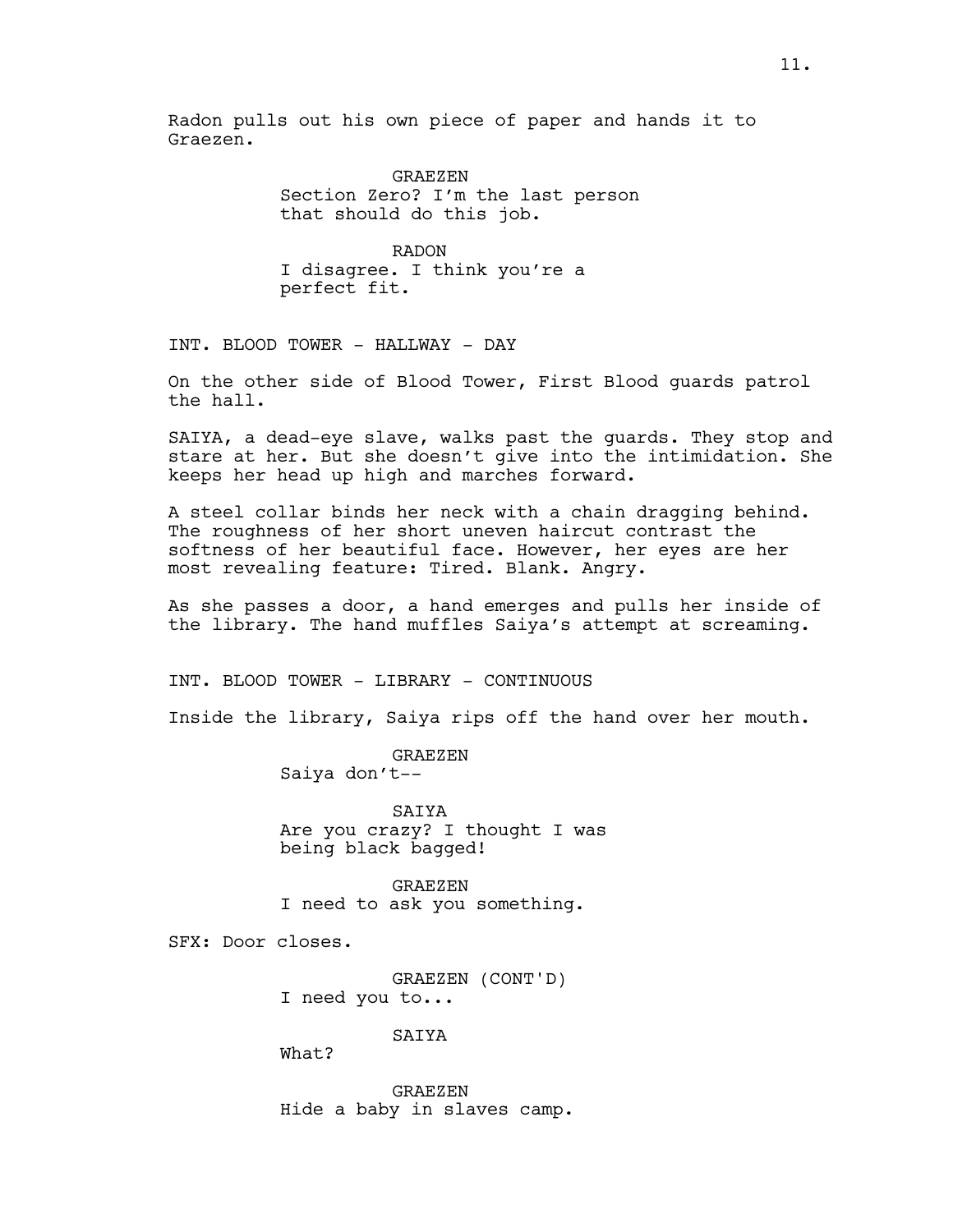**SATYA** 

For what?

GRAEZEN She is scheduled for the ceremony.

SAIYA

Hiding her won't stop the guards from looking. And when they find her, it's the slaves that will be punished. Not you.

GRAEZEN I just need a couple of days to get them out of here.

# SAIYA

Them?

GRAEZEN The baby and her mother.

**SATYA** You're smuggling people out?

GRAEZEN This is different Saiya. Can you hide the baby? Please.

SAIYA I'll see what I can do.

EXT. BURNING CANDLE - SECTION 0 - DAY

Graezen walks through a street market in Section 0. Everyone there, only women, carry the single-ring red eyes. They all stop shopping and stare at Graezen.

The First Blood Guard Commander, BOUL OF THE FIRST BLOOD, walks behind him. Boul's suit of armor is intimidating, especially his helmet. A candle rests on the top of his head, leaving a trail of smoke behind him. His single-ring red eyes are the only part of his face one can see through the helmet.

TASHA OF THE FIRST BLOOD steps up to Graezen's face.

She has rags as clothing. But she's not a slave. She's a visionary with the single-ring red eyes that lives in the poor side of Burning Candle.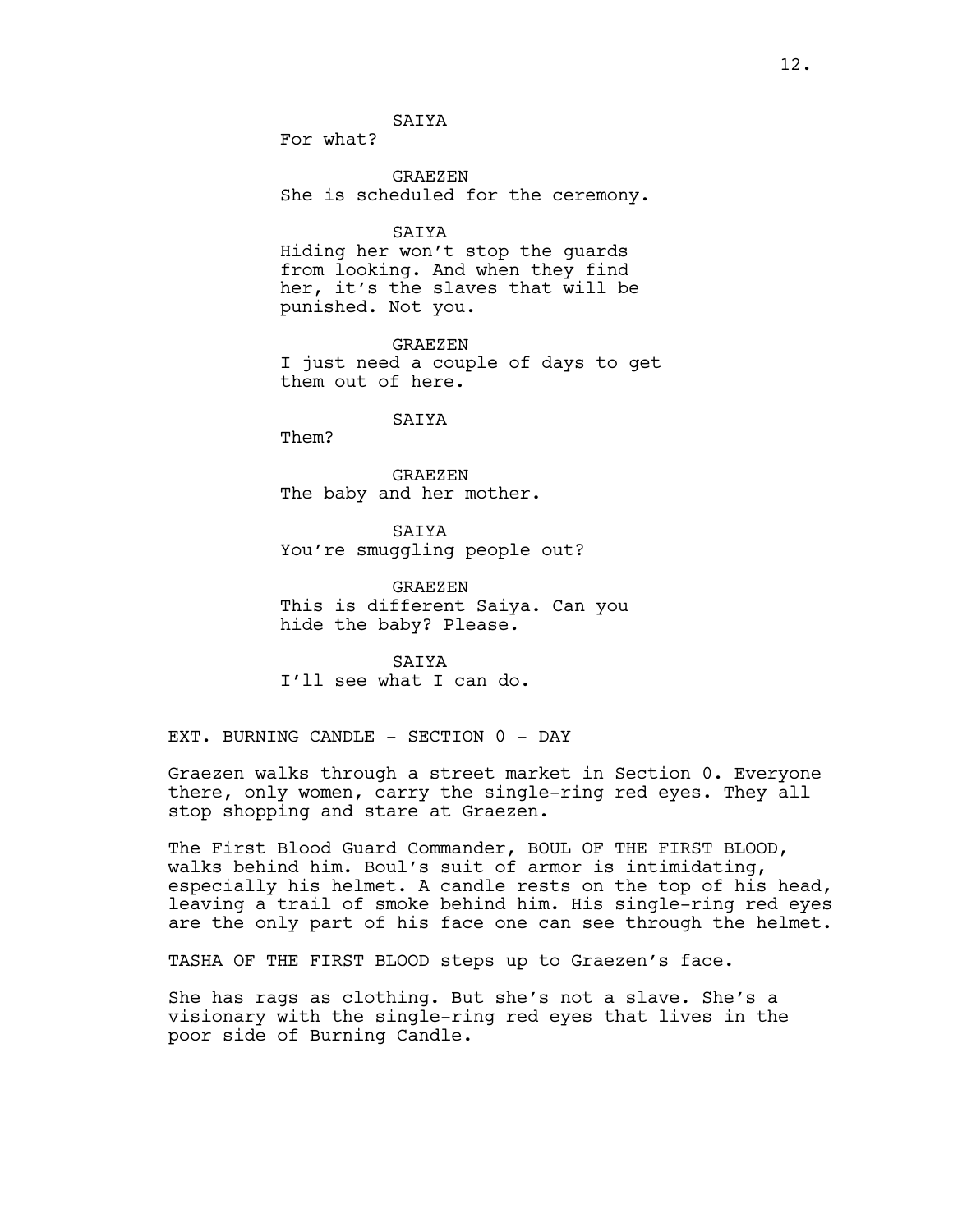TASHA

You're the one that's going to take Lexie's baby? After everything she's done for you.

GRAEZEN I don't have a choice.

Tasha spits on Graezen's face.

Boul reaches over Graezen shoulder and chokes Tasha. He picks her up with one hand.

Tasha kicks her feet as she struggles to breathe.

BOUL Assaulting the Arch Seer's brother is considered treason.

GRAEZEN Let her go Boul.

# **SFX: Boul drops her on the floor.**

**TASHA** They were born like you.

Boul and Graezen march forward.

They stop in front of a house.

GRAEZEN I know the mother.

BOUL

And?

GRAEZEN This is my assignment. Let me handle it.

**SFX: Graezen walks up to the door and knocks.**

INT. LEXIE'S HOUSE - LIVING ROOM - DAY

Graezen and Boul enter the living room.

Lexie OF THE FIRST BLOOD rocks her baby up and down. She carries the single-ring red eyes. The baby on her lap cries, prompting Lexie to breast feed her.

Graezen sits across from Lexie.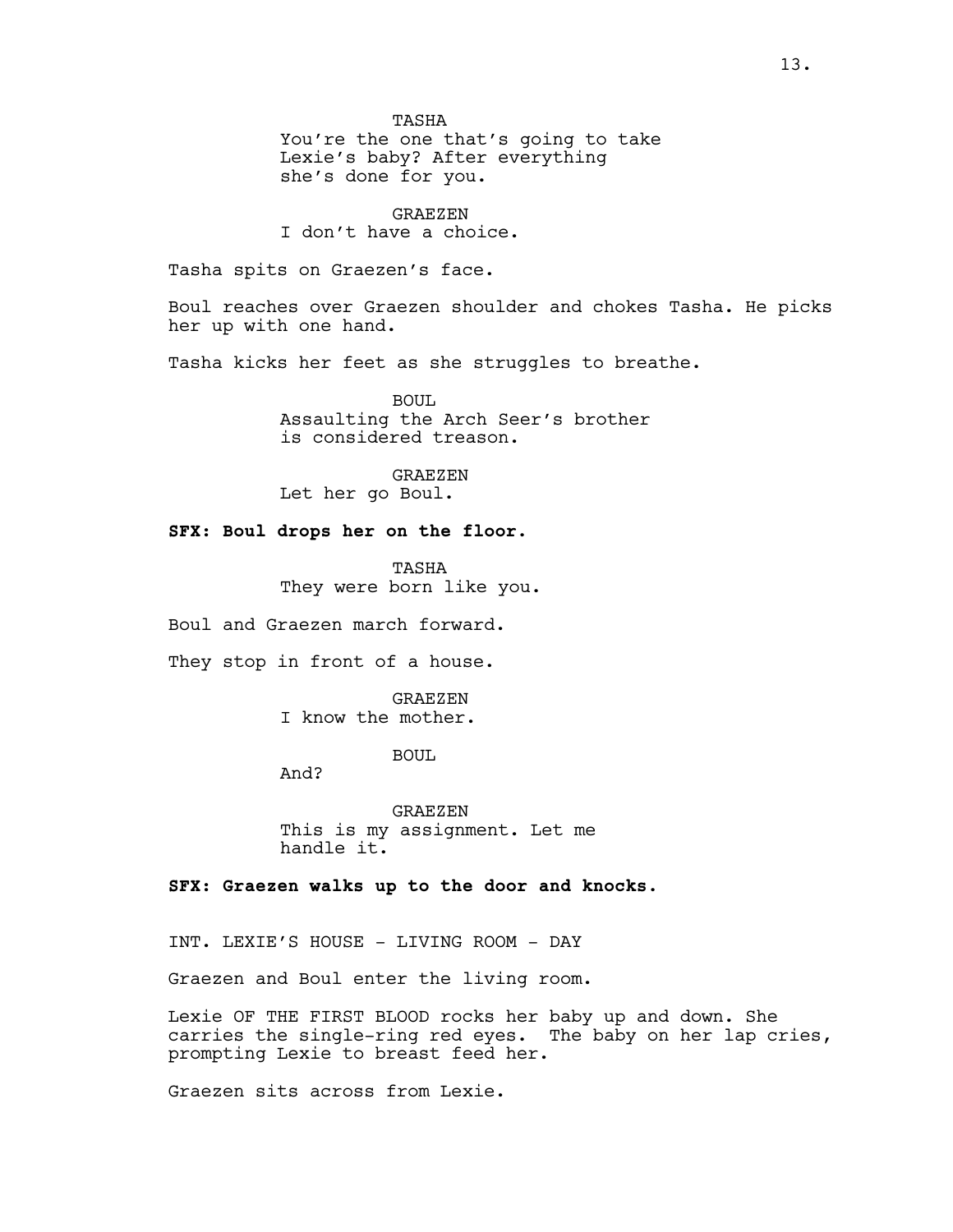Boul stands behind Graezen, still as a statue.

LEXIE I can't believe your brother sent you. GRAEZEN I'm sorry. What's her name? LEXIE Mya. It was my mother's name. And her-- BOUL. We're on a tight schedule. LEXIE Can we talk alone Graezen? BOUL On the orders of Arch Seer Radon, I'm to remain with Graezen at all times. GRAEZEN He's right. My brother instructed-- LEXIE I didn't ask for your brother's permission. I'm asking you. Graezen? GRAEZEN Lexie sometimes, these situations just have a way of working out. Just, let it be. LEXIE Let it be? That's all you have to say to me.

Boul walks closer to Lexie. His hand rest on the pommel of his sword.

> GRAEZEN Hey I got it.

BOUL Then do it. Or I will.

GRAEZEN Lexie of the First Blood.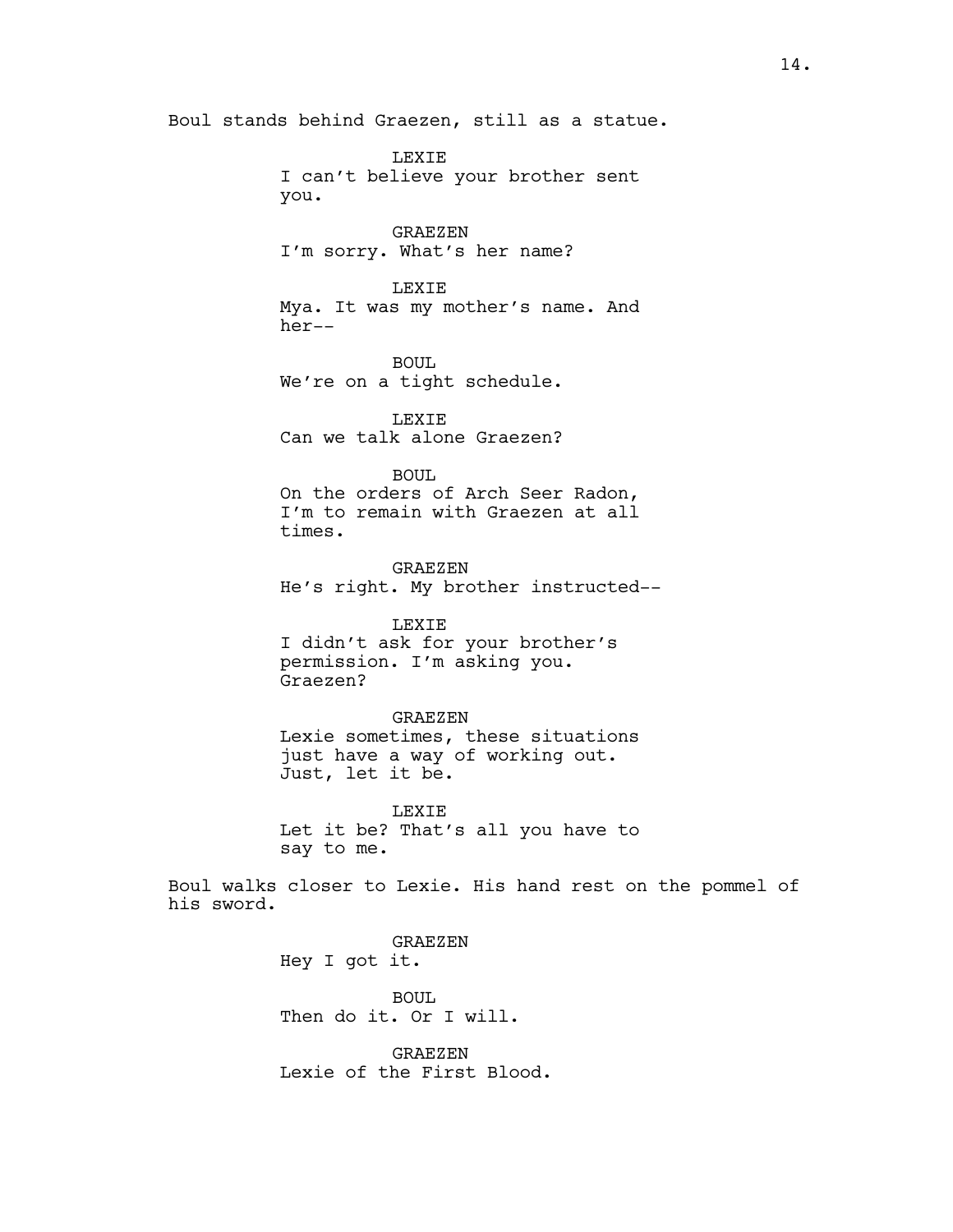**LEXTE** Look at me when you're saying it. Look me in the eyes.

GRAEZEN

On behalf of Arch Seer Radon, leader of Vision Rock and blood of The Great Diviner. I hereby order you to hand over your deformed infant for eternal sleep. May her spirit rest in our great flame. I'll let you have a moment before we take her.

Boul and Graezen exit through the front door.

EXT. LEXIE'S HOUSE - CONTINUOUS

#### **SFX: People walking outside.**

BOUL

Let it be? The Arch Seer warned me you might try to be heroic and save your friend's baby. If she runs, I will track her and the baby down. And chop them to pieces in front of you. Sooner or later, I'll catch them.

# **SFX: Glass breaks.**

BOUL (CONT'D) Sounds like it might be sooner.

INT. LEXIE'S HOUSE - CONTINUOUS

Lexie sits against the wall. Smoke steams out of her mouth. Her eyes are half-way rolled behind her head.

A few seep berries are sprawled out over the floor.

Graezen drops down to his knees.

#### GRAEZEN Lexie. Lexie.

Boul pulls out a small knife. He lifts it up high, aimed down towards the baby.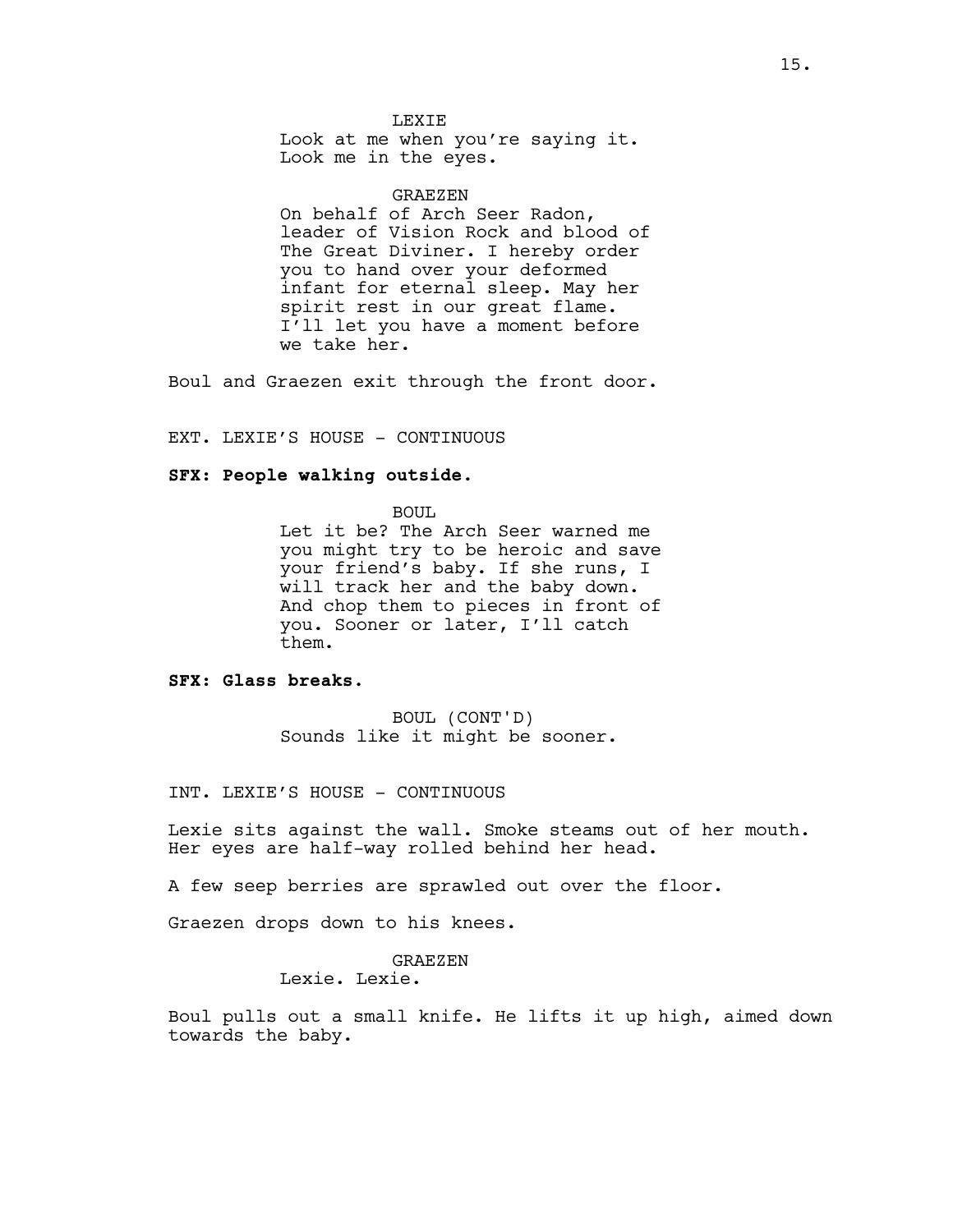BOUL Great Diviner. Guide my actions and accept this infant into your eternal flame.

GRAEZEN Move away from her. Right now!

BOUL. I take my orders from--

GRAEZEN Me! This is my assignment. You work under me.

Boul sheaths his knife.

BOUL You're going to hold a ceremony for her dead mother to watch? This is quicker.

Graezen picks up the baby from the crib.

BOUL (CONT'D) You are still going to do what I was about to.

Mya's head lays over Graezen's right shoulder. She has Dead-Eyes.

INT. BLOOD TOWER - GRAEZEN'S ROOM - NIGHT

Later that night, Slave Saiya carries two heavy wooden buckets inside of Graezen's room. Saiya picks up a mop and plunges it inside one of the buckets. She whips it out and mops the floor.

Graezen enters the room and shuts the door behind him.

#### **SFX: Graezen pulls the window curtains.**

GRAEZEN They have the baby.

SAIYA I have people in place waiting on orders.

GRAEZEN

Waiting?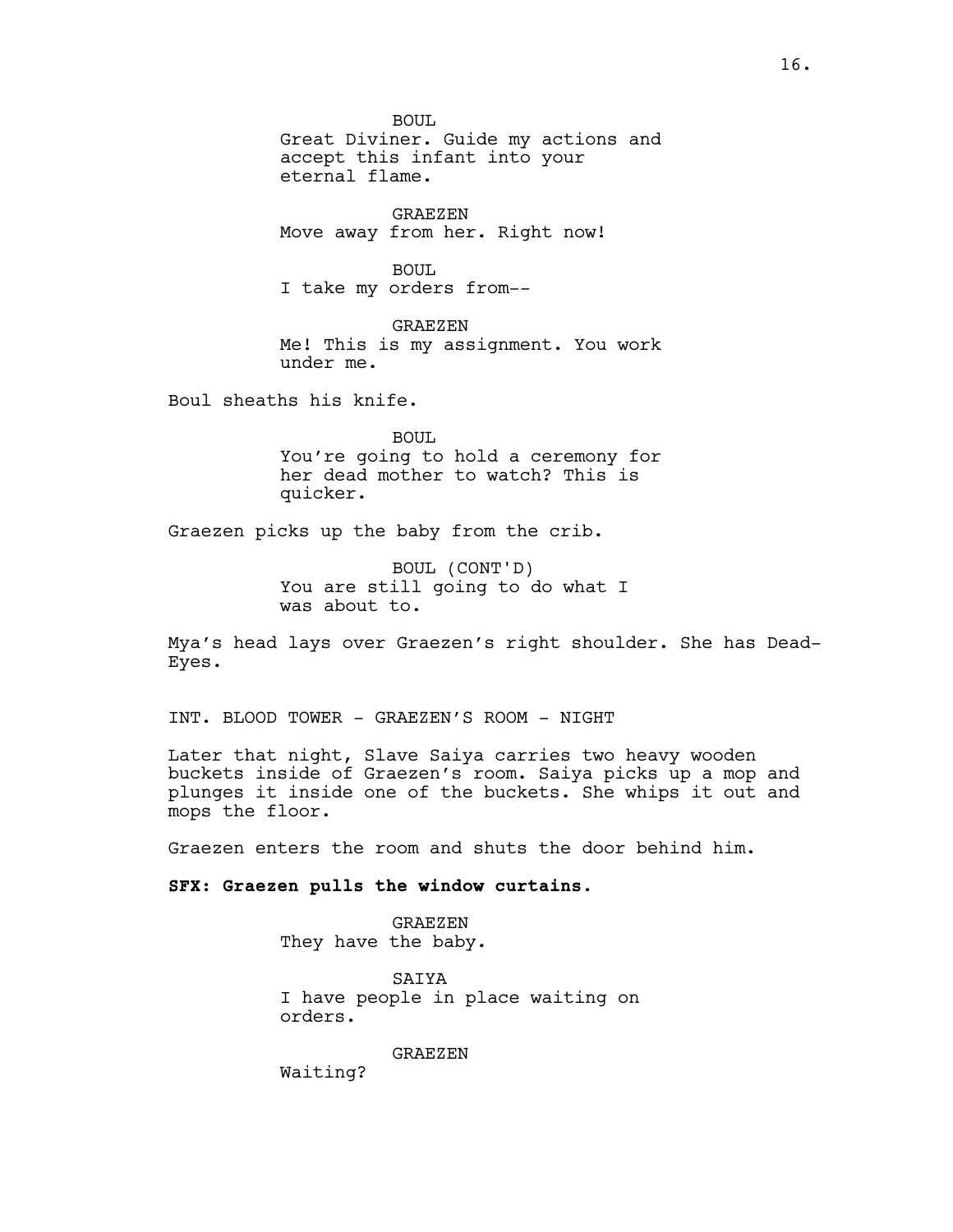SAIYA

Do you understand what you're going to do to this baby?

GRAEZEN She won't be there for long.

# SAIYA

You don't know that. And I don't want my people getting hurt over a visionary baby.

GRAEZEN Are you saying you won't do it?

**SATYA** Why is she so important?

#### GRAEZEN

Lexie was the only person, outside of Jaxen, that didn't treat me different. She never called me deformed, or dead-eyes.

**SATYA** You loved her.

# GRAEZEN

Yes.

**SATYA** You never mentioned her before.

GRAEZEN

I didn't think it mattered.

SAIYA

It does now.

#### GRAEZEN

My father thought she was a bad influence on me. She was too rebellious for his taste. So I stopped talking to her. She killed herself today. Overdosed on seep berries. I never had the opportunity to explain that I was trying to save her baby. The worst part, she didn't even think I would try. I didn't do enough--

SAIYA Graezen, a rebellion is going to happen.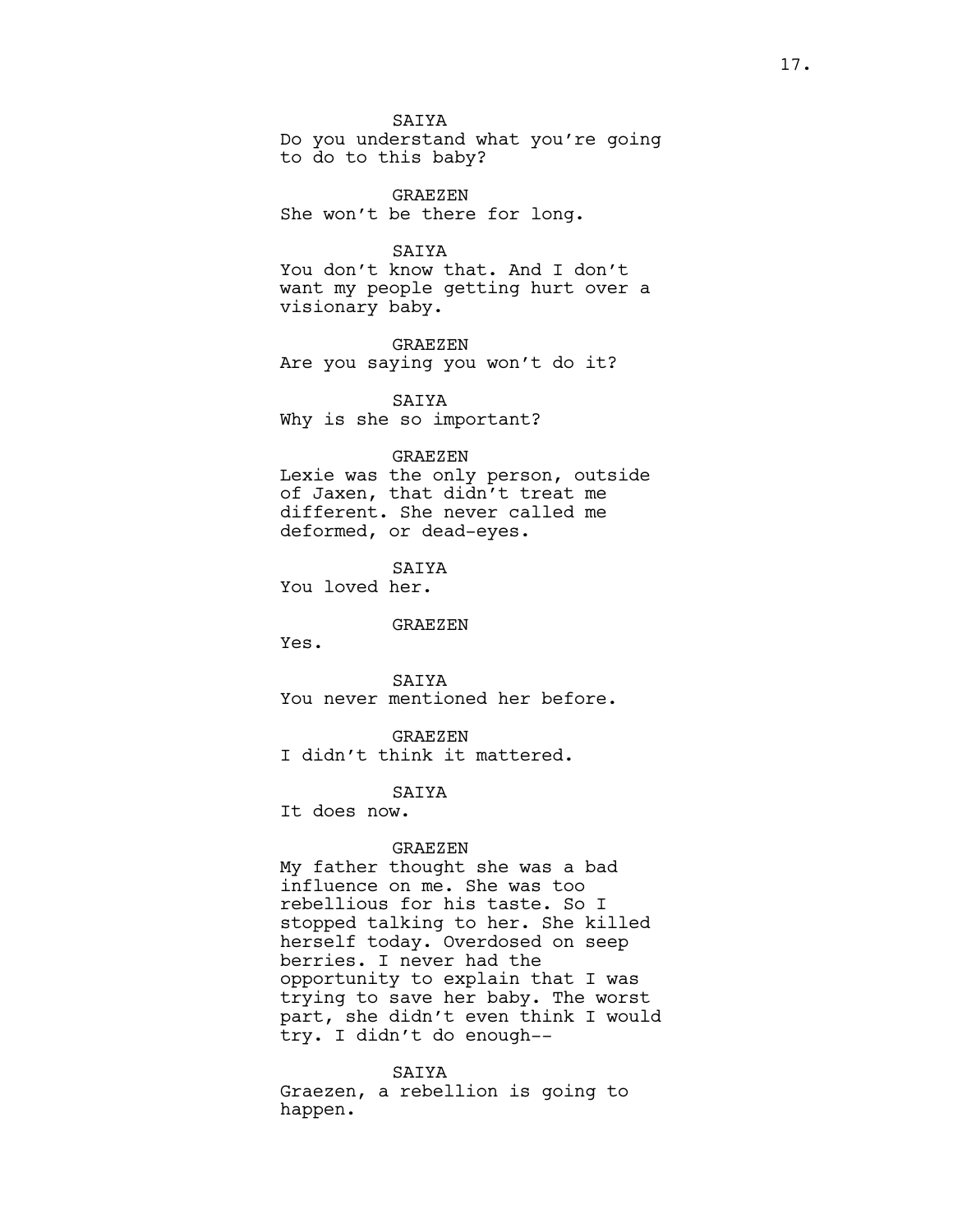# GRAEZEN

What?

SAIYA Udo is leading the slaves.

#### GRAEZEN

He's going to have every slave killed. You know that right? Saiya, even I won't be able to protect you from my brother.

#### SAIYA

I have a deal that can help the both of us get what we want. We'll save that baby's life for your brother's life.

### GRAEZEN

That baby has nothing to do with this.

# SAIYA

She's a visionary. She has everything to do with it! You think that baby is hurting? Look at us slaves. She may be considered to low to be a visionary, but at least she's high enough to not be a slave. At least she'll die peacefully. Slaves die everyday in every way. But never peacefully.

# GRAEZEN

Saiya don't--

SAIYA I need to go back with an answer.

GRAEZEN I want to speak to Udo.

# SAIYA

That's not possible.

#### GRAEZEN

If he wants a shot of me turning on my family, then we need to talk.

SAIYA

Fine.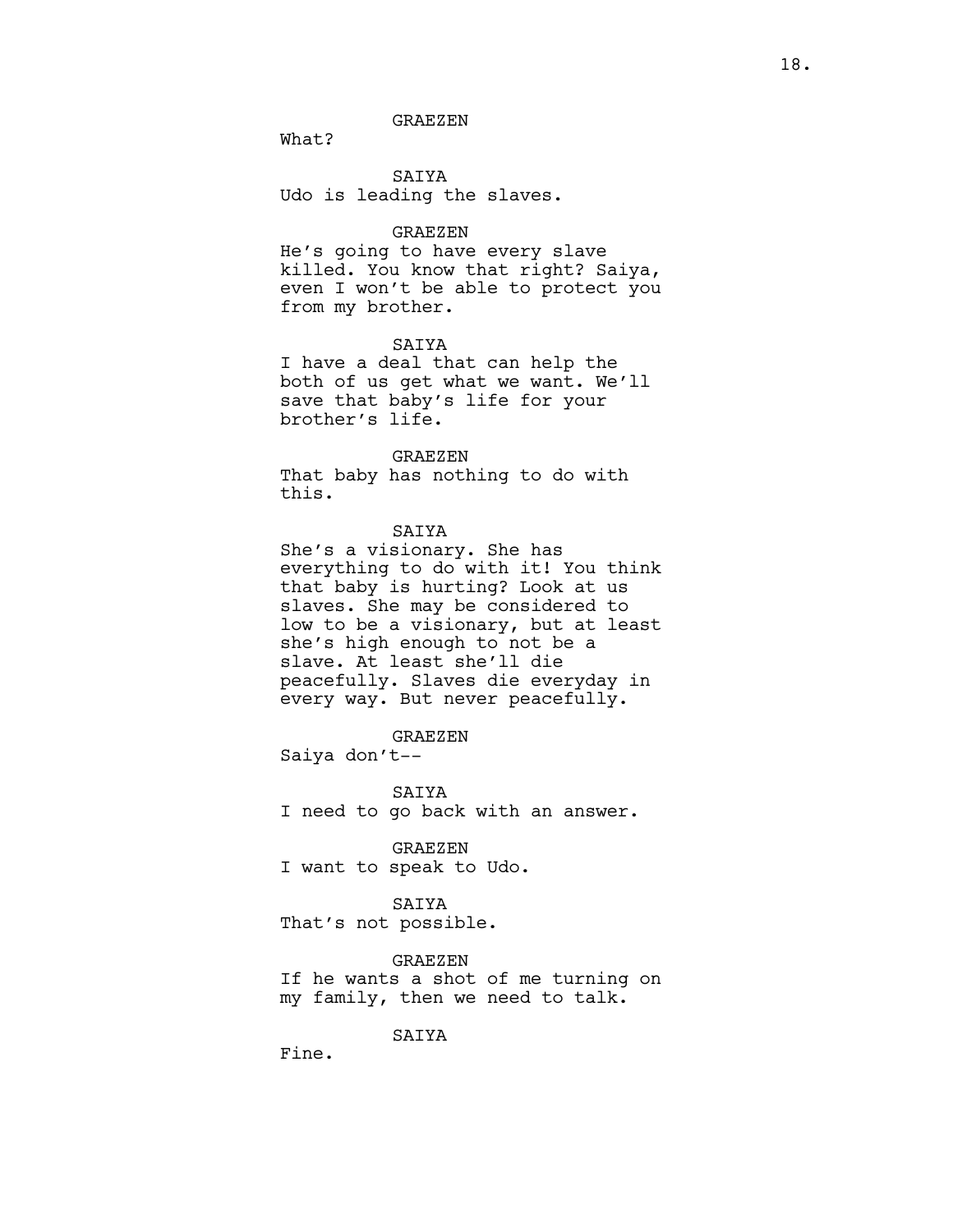GRAEZEN

I can't believe you asked me to pick. You of all people.

SAIYA And what about you? You told me you love me.

#### GRAEZEN

I do love you.

# SAIYA

Then why haven't you ever offer to smuggle me out?

# GRAEZEN

That's not fair. You know it's ten times harder to smuggle out slaves.

SAIYA You can't say the words "not fair."

#### GRAEZEN

You want me to smuggle you out just to get caught in the next city? It won't work. Just like this senseless rebellion!

SAIYA We believe in Udo.

#### GRAEZEN

Udo is irrational. And he's going to cost you your life. All for little to no change.

#### SAIYA

What life?

Saiya puts on an appalling black rubber mask that only shows her eyes. She tightens the strap on the top of her head. The stamped number on the forehead of her mask is #97

INT. BLOOD TOWER - LIBRARY - SAME TIME

Red multi-ring eyes glow with a red light.

Across the room, a row of five fire torches catch fire, one by one. Each fire torch illuminates a carved stone face right below it. The faces are the past Arch Seers, one through five.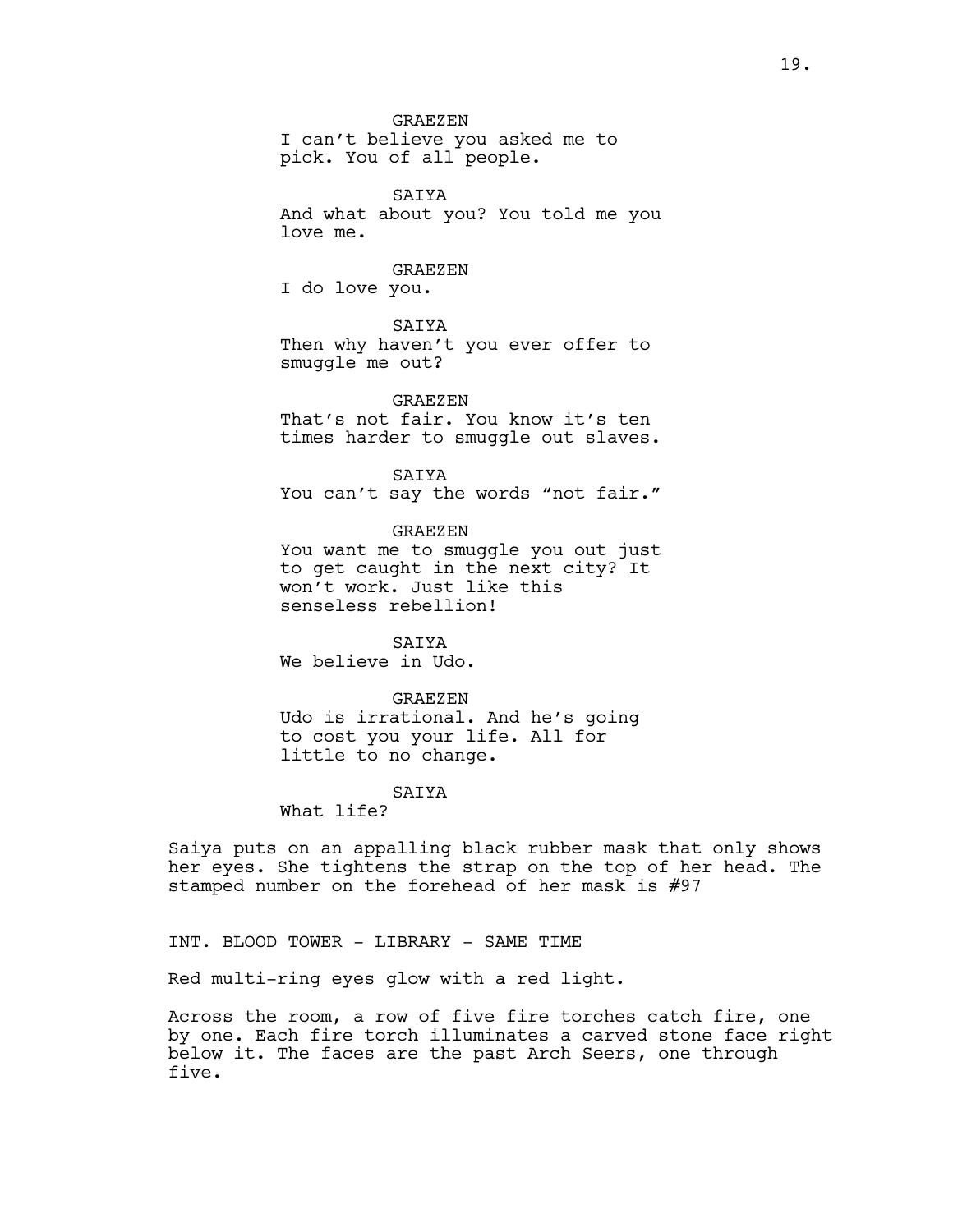The entire room comes to light. This is the library inside of Blood Tower. Bookshelves stretch around the room. And on the floor, there's a wide rug with a sleeping naked woman under covers.

Radon streams the red light again. A crack appears in the fifth stone's face. It starts in its right eye and runs slowly down to its cheek.

IRA sits up on the rug. Her green beautiful eyes are just that, beautiful, but dead-eyes.

> RADON You have to go back to slaves camp tonight. I'll have Boul escort you.

IRA You want me to go?

# RADON

Ethenia wants to talk. It will probably be all night.

IRA I thought you are the Arch Seer. Not your wife.

RADON Careful Ira. Remember what you are.

IRA I'm more than just a slave. I know things.

Ira stands up. The covers slide off of her breast. She pulls Radon in close.

> IRA (CONT'D) I know more than your wife.

# RADON

Like what?

IRA What you really are. Fearless. Ambitious. Like the Third Arch Seer.

RADON They remember him as unstable. The crazy Arch Seer that burned GreyStone to the ground.